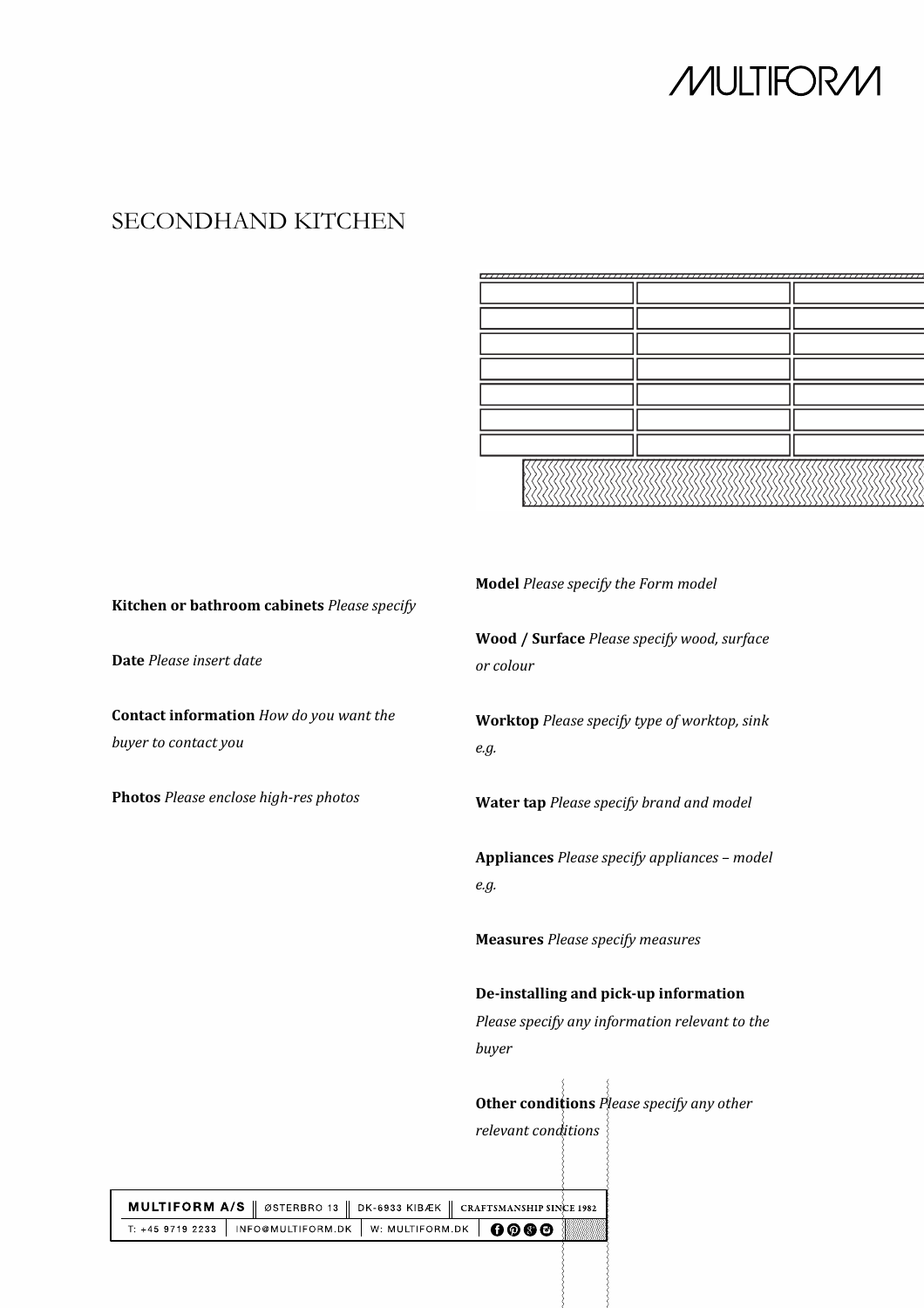# *M*ULTIFOR/L

## **Price** *Please specify a total price in GBP*

*including VAT*

To be returned to [abi@multiform.dk](mailto:abi@multiform.dk) with photos named "Secondhand kitchen" in the subject field.

#### **About Multiform's role:**

Multiform simply makes its website available for private individuals who would like to advertise their Multiform kitchens for sale, so that the kitchens can benefit others and create enjoyment in new homes.

The sale of used kitchens takes place between the private seller and the private buyer, is subject to the Danish Sale of Goods Act and can be considered a private sale.

The kitchens are not sold by Multiform and Multiform assumes no liability of any kind in respect of the seller or the buyer, including liability for the accuracy of the seller's information, quality of the used kitchen, etc. Complaints or objections from the parties concerning the kitchen and the parties' transaction cannot under any circumstances be directed at Multiform. The buyer and seller must agree on the further details of the transaction, implement it and handle any conflicts themselves. Multiform is simply a facilitator by way of providing functions on the website to establish contact between the buyer and seller.

Multiform reserves the right to refuse to add a seller's information to the website and may, at any time and with no liability, remove specific posts and information about kitchens from the website without providing a reason.

Multiform does not guarantee availability on the website, nor does it guarantee that there will not be any operating issues, the website may also be unavailable from time to time due to maintenance, etc. Errors may occur or the information provided by the seller and published on the website by Multiform may be incomplete. This will be corrected when Multiform has been made aware, but any liability for such errors, omissions and defects associated with the website itself is waived and the seller is encouraged to always check whether the information on the Multiform website concerning the seller's kitchen is correct.

Multiform processes personal data about the seller in connection with the seller's use of the Multiform service. Multiform's Privacy Policy applies to the processing of such personal data.

#### **Your responsibilities as a seller:**

You must have a genuine intention to sell if you wish to use the Multiform service. As a seller, you are responsible for ensuring that you own the kitchen you are advertising for sale and, as a seller, you are liable to the buyer pursuant to the requirements set down in law.

As a seller, you must ensure that you own the rights to the pictures of the kitchen that you submit and we recommend taking pictures that do not depict people. You are responsible for the information you submit and for ensuring it is correct. Important information, e.g. concerning damage or defects, must not be omitted. If you subsequently become aware of errors in the information about the kitchen on the Multiform website, please contact Multiform immediately so that it can be corrected. The fact that materials, etc., are submitted to Multiform and uploaded to the website by Multiform does not involve

| <b>MULTIFORM A/S</b>    ØSTERBRO 13    DK-6933 KIBÆK    CRAFTSMANSHIP SINCE 1982 |  |  |  |  |
|----------------------------------------------------------------------------------|--|--|--|--|
| T: +45 9719 2233   INFO@MULTIFORM.DK   W: MULTIFORM.DK   00000                   |  |  |  |  |